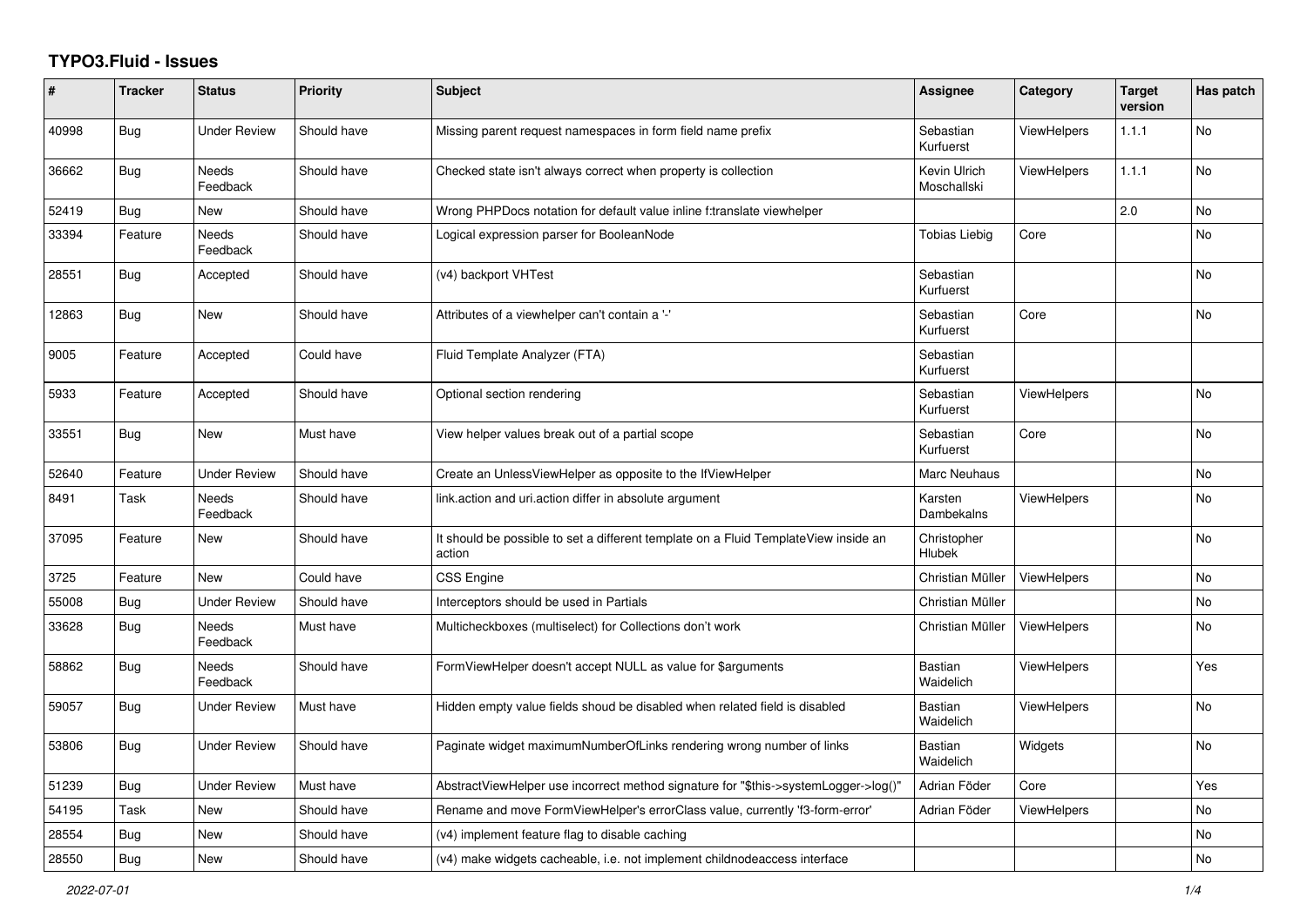| #     | <b>Tracker</b> | <b>Status</b>       | <b>Priority</b>      | Subject                                                                                                     | <b>Assignee</b> | Category    | <b>Target</b><br>version | Has patch |
|-------|----------------|---------------------|----------------------|-------------------------------------------------------------------------------------------------------------|-----------------|-------------|--------------------------|-----------|
| 28552 | Bug            | <b>New</b>          | Should have          | (v5) write ViewHelper test for compiled run; adjust functional test to do two passes<br>(uncached & cached) |                 |             |                          | <b>No</b> |
| 46257 | Feature        | <b>Under Review</b> | Should have          | Add escape sequence support for Fluid                                                                       |                 | Core        |                          | No        |
| 60003 | Feature        | New                 | Should have          | Add required-Attribute to f:form.password                                                                   |                 | ViewHelpers |                          | <b>No</b> |
| 40081 | Feature        | New                 | Should have          | Allow assigned variables as keys in arrays                                                                  |                 |             |                          | No        |
| 36410 | Feature        | <b>New</b>          | Should have          | Allow templates to send arguments back to layout                                                            |                 | ViewHelpers |                          | No        |
| 48355 | Feature        | New                 | Could have           | Assign output of viewhelper to template variable for further processing.                                    |                 |             |                          |           |
| 46545 | Feature        | <b>New</b>          | Should have          | Better support for arrays in options of SelectViewHelper                                                    |                 |             |                          | <b>No</b> |
| 9950  | Task           | <b>New</b>          | Should have          | Binding to nested arrays impossible for form-elements                                                       |                 | ViewHelpers |                          |           |
| 3291  | Feature        | Needs<br>Feedback   | Should have          | Cacheable viewhelpers                                                                                       |                 |             |                          | <b>No</b> |
| 60181 | Feature        | New                 | Could have           | Caching mechanism for Fluid Views/Templates                                                                 |                 | View        |                          | <b>No</b> |
| 38130 | Feature        | New                 | Should have          | Checkboxes and multiple select fields should have an assignable default value                               |                 |             |                          | No        |
| 26664 | Task           | New                 | Won't have this time | Clean up Form ViewHelpers                                                                                   |                 | ViewHelpers |                          | No        |
| 7608  | Feature        | New                 | Could have           | Configurable shorthand/object accessor delimiters                                                           |                 | Core        |                          | Yes       |
| 30937 | Bug            | New                 | Should have          | CropViewHelper stringToTruncate can't be supplied so it can't be easily extended                            |                 | ViewHelpers |                          | Yes       |
| 54284 | Bug            | <b>New</b>          | Should have          | Default Option for Switch/Case VH                                                                           |                 | ViewHelpers |                          | No        |
| 1907  | Feature        | New                 | Could have           | Default values for view helpers based on context                                                            |                 | Core        |                          |           |
| 45345 | Feature        | Needs<br>Feedback   | Should have          | Easy to use comments for fluid that won't show in output                                                    |                 |             |                          |           |
| 13045 | Bug            | New                 | Should have          | Entity decode of strings are different between if-conditions and output of variable                         |                 |             |                          |           |
| 52536 | Bug            | <b>Under Review</b> | Should have          | Errorclass not set if no property-attribute set                                                             |                 |             |                          |           |
| 45153 | Feature        | New                 | Should have          | f:be.menus.actionMenuItem - Detection of the current select option is insufficient                          |                 |             |                          | No        |
| 49600 | Bug            | New                 | Should have          | f:form tag shown as a HTML on frontend                                                                      |                 | ViewHelpers |                          | No        |
| 58921 | Bug            | New                 | Should have          | f:form.* VHs crash if NOT inside f:form but followed by f:form                                              |                 |             |                          | No        |
| 31955 | Feature        | New                 | Should have          | f:uri.widget                                                                                                |                 | Widgets     |                          | No        |
| 37619 | Bug            | New                 | Should have          | Fatal Error when using variable in name attribute of Section ViewHelper                                     |                 | ViewHelpers |                          | <b>No</b> |
| 10472 | Feature        | New                 | Could have           | Fluid Standalone distribution                                                                               |                 | Core        |                          | No        |
| 49038 | <b>Bug</b>     | New                 | Must have            | form.select does not select the first item if prependOptionValue is used                                    |                 |             |                          | No        |
| 8648  | <b>Bug</b>     | New                 | Should have          | format.crop ViewHelper should support all features of the crop stdWrap function                             |                 | ViewHelpers |                          | No        |
| 58983 | Bug            | New                 | Should have          | format.date does not respect linebreaks and throws exception                                                |                 |             |                          | No        |
| 47669 | Task           | New                 | Should have          | FormViewHelper does not define the default request method                                                   |                 |             |                          | No        |
| 5636  | Task           | <b>Under Review</b> | Must have            | Form_RadioViewHelper and CheckBoxViewHelper miss check for existing object<br>before it is accessed.        |                 |             |                          | No        |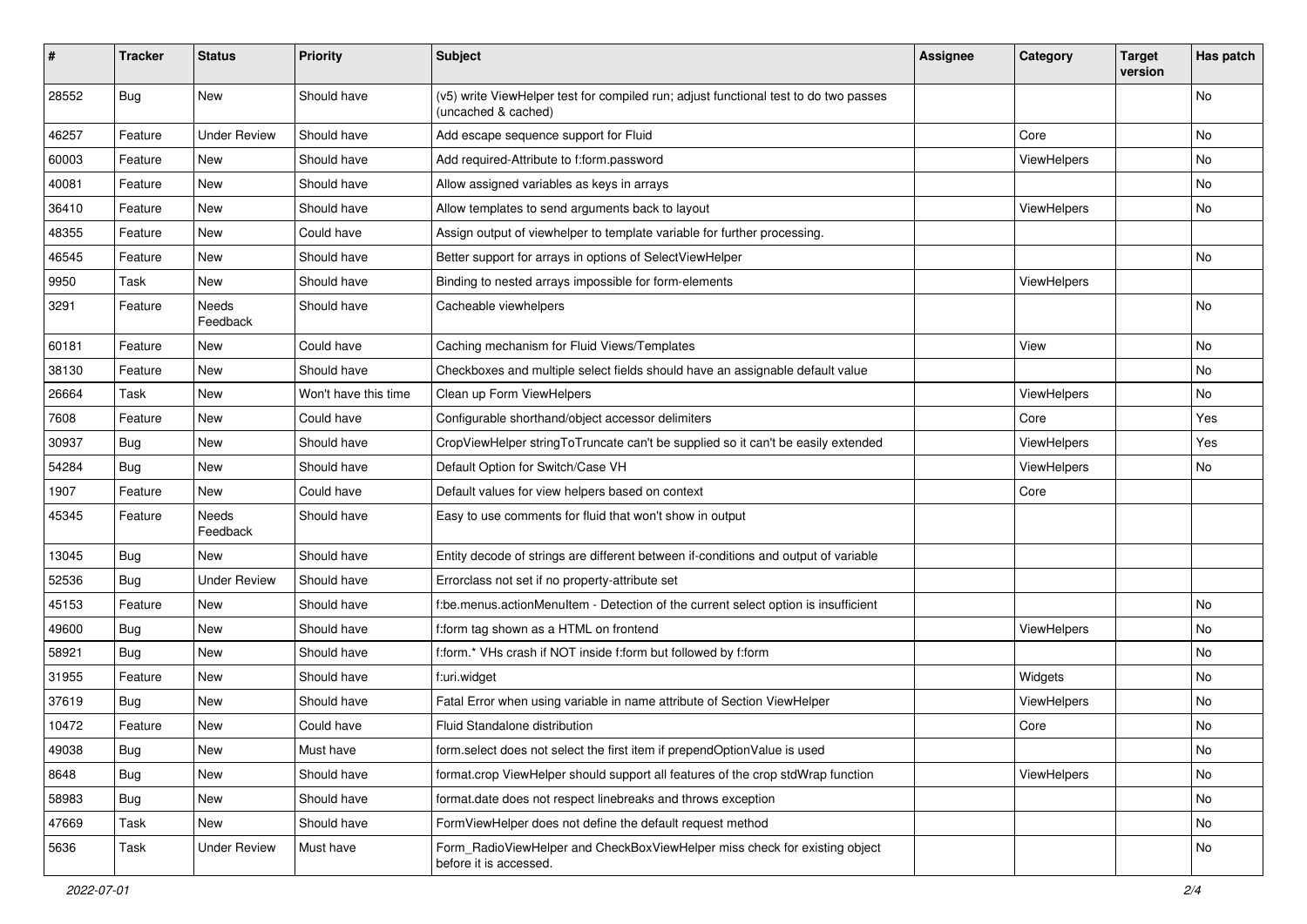| #     | <b>Tracker</b> | <b>Status</b>       | <b>Priority</b>      | <b>Subject</b>                                                                            | <b>Assignee</b> | Category    | <b>Target</b><br>version | Has patch |
|-------|----------------|---------------------|----------------------|-------------------------------------------------------------------------------------------|-----------------|-------------|--------------------------|-----------|
| 45394 | Task           | New                 | Should have          | Forwardport Unit test for standalone view                                                 |                 | View        |                          | No        |
| 32035 | Task           | New                 | Should have          | Improve fluid error messages                                                              |                 | Core        |                          | Yes       |
| 4704  | Feature        | New                 | Should have          | Improve parsing exception messages                                                        |                 | Core        |                          |           |
| 28553 | Bug            | New                 | Should have          | improve XHProf test setup                                                                 |                 |             |                          | No        |
| 56237 | Task           | New                 | Should have          | in-line (Condition) View Helpers should not evaluate on parsing                           |                 |             |                          | No        |
| 57885 | Bug            | New                 | Must have            | Inputs are cleared from a second form if the first form produced a vallidation error      |                 |             |                          | No        |
| 51100 | Feature        | New                 | Must have            | Links with absolute URI should have the option of URI Scheme                              |                 | ViewHelpers |                          | No        |
| 27607 | <b>Bug</b>     | New                 | Must have            | Make Fluid comparisons work when first element is STRING, second is NULL.                 |                 | Core        |                          | No        |
| 26658 | Task           | New                 | Won't have this time | Make Form ViewHelpers consistent                                                          |                 | ViewHelpers |                          | No        |
| 30555 | Feature        | New                 | Could have           | Make TagBuilder more extensible                                                           |                 | Core        |                          | No        |
| 28549 | Bug            | New                 | Should have          | make widgets cacheable, i.e. not implement childnodeaccess interface                      |                 |             |                          | No        |
| 42397 | Feature        | New                 | Should have          | Missing viewhelper for general links                                                      |                 |             |                          | No        |
| 40064 | Bug            | New                 | Must have            | Multiselect is not getting persisted                                                      |                 | ViewHelpers |                          | No        |
| 36559 | Feature        | New                 | Could have           | New widget progress bar                                                                   |                 |             |                          | Yes       |
| 60271 | Feature        | New                 | Should have          | Paginate viewhelper, should also support arrays                                           |                 |             |                          | No        |
| 36655 | Bug            | New                 | Should have          | <b>Pagination Links</b>                                                                   |                 | Widgets     |                          | No.       |
| 34682 | Bug            | <b>Under Review</b> | Should have          | Radio Button missing checked on validation error                                          |                 | ViewHelpers |                          | No        |
| 39936 | Feature        | New                 | Should have          | registerTagAttribute should handle default values                                         |                 | ViewHelpers |                          | No        |
| 42743 | Task           | New                 | Should have          | Remove inline style for hidden form fields                                                |                 |             |                          | No        |
| 43071 | Task           | New                 | Should have          | Remove TOKENS for adding fallback teplates in B                                           |                 |             |                          | No        |
| 43072 | Task           | New                 | Should have          | Remove TOKENS for adding templates fallback in Backporter                                 |                 | View        |                          | No        |
| 38369 | Bug            | New                 | Must have            | Resource ViewHelpers should not fall back to request package                              |                 | View        |                          | No        |
| 33215 | Feature        | New                 | Should have          | RFC: Dynamic values in ObjectAccess paths                                                 |                 |             |                          | No        |
| 39990 | Bug            | New                 | Should have          | Same form twice in one template: hidden fields for empty values are only rendered<br>once |                 | Core        |                          | No        |
| 8989  | Feature        | Needs<br>Feedback   | Could have           | Search path for fluid template files                                                      |                 | View        |                          | No        |
| 49756 | Feature        | <b>Under Review</b> | Should have          | Select values by array key in checkbox viewhelper                                         |                 |             |                          | No        |
| 65424 | Bug            | <b>Under Review</b> | Should have          | SelectViewHelper must respect option(Value Label)Field for arrays                         |                 | ViewHelpers |                          | No        |
| 46091 | Task           | Needs<br>Feedback   | Should have          | Show source file name and position on exceptions during parsing                           |                 |             |                          | No        |
| 9514  | Feature        | New                 | Should have          | Support explicit Array Arguments for ViewHelpers                                          |                 |             |                          |           |
| 60856 | <b>Bug</b>     | New                 | Must have            | Target attribute not supported by the form viewhelper                                     |                 | ViewHelpers |                          | Yes       |